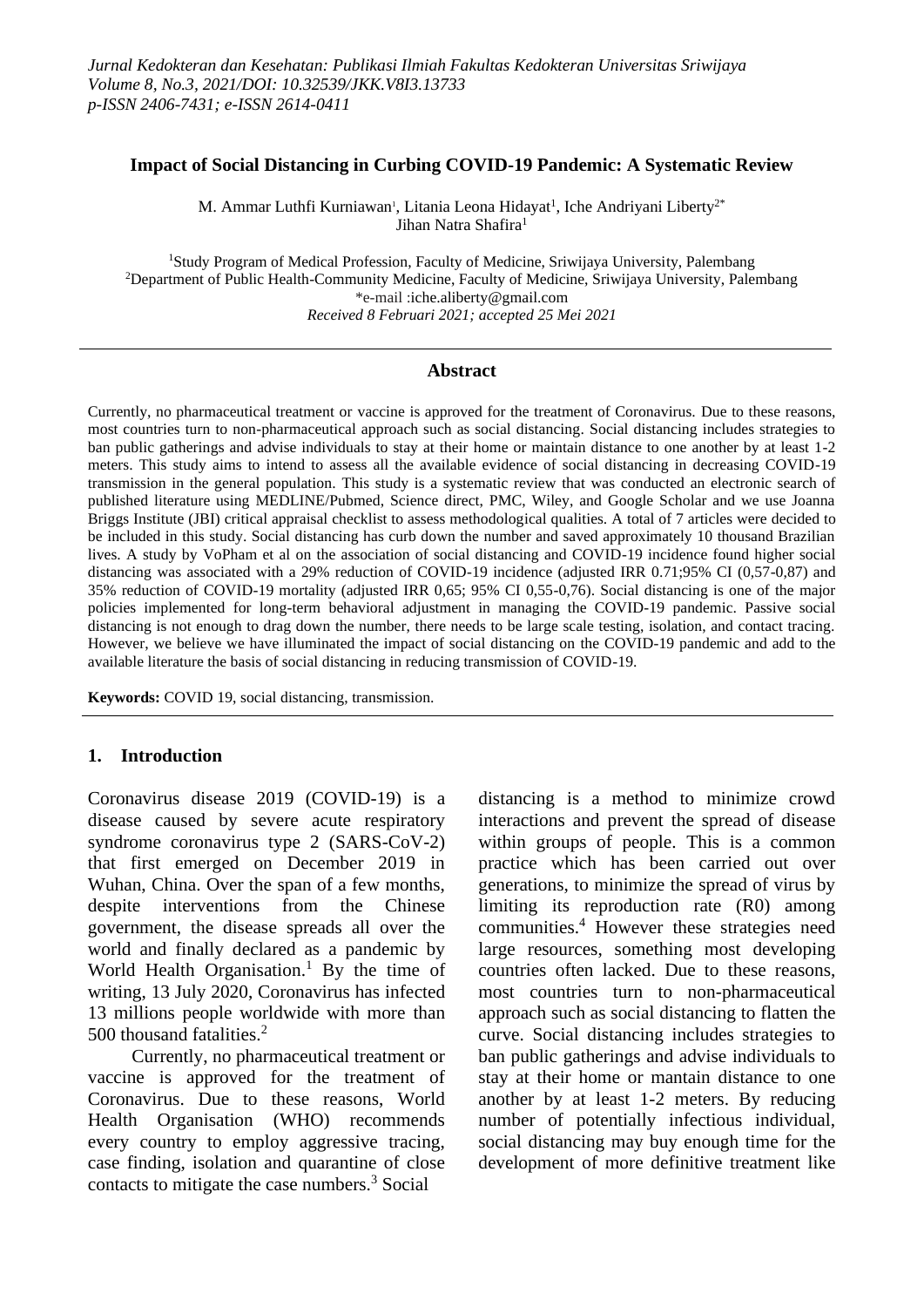vaccine and decreasing risk of overloading the healthcare system. 2,5

There are few studies on social distancing that has been published. A study carried out by Jianhong et al estimates confirm that social distancing measures have helped mitigate transmission by reducing daily infection contact rate. <sup>5</sup> However, to our knowledge, there hasn't been one investigating effectiveness of social distancing on COVID-19 transmission. A recently published systematic review on social distancing instead focus on investigating the optimum distance to avoid person to person transmission.<sup>7</sup> Another study by Koo, Cook and Park did mathematical modelling of COVID-19 transmission and found combined intervention, in which quarantine, school closure and workplace distancing implemented, was most effective compared to no intervention at all.<sup>8</sup>

It is still uncertain whether the social distancing that has been employed has been sufficient in curbing COVID-19 number. Therefore, we intend to assess all the available evidence of social distancing in decreasing COVID-19 transmission in general population.

# **2. Method**

*2.1. Protocol and registration*

This study will utilise a systematic review (SR) design study. The systematic review was conducted following the Preferred Reporting Items for Systematic Reviews and Meta-Analysis (PRISMA) statement

## *2.2. Eligibility criteria*

The inclusion criteria included studies containing how social distancing manage to impact COVID-19 pandemic. Studies must be published in English language and included cross sectional, case control and cohort design. Studies also needs to have abstract and full text available. Exclusion criteria included the following: letters, commentaries, opinion, reviews, editorial, case report and case series also qualitative studies and experimental design. Studies on social distancing that did not answer how the impact of social distancing on COVID-19 pandemic is excluded.

*2.2. Selection of studies*

Authors independently conducted electronic search of published literature using MEDLINE/Pubmed, Science direct, PMC, Wiley and Google Scholar. The keywords are listed in Table 1. Literature selection was performed without time limitation and restricted the searches to only published English studies. The citations will be imported to Mendeley Reference and screened twice (i) screening of titles and abstract matched with inclusion criteria and ii) review of full text. We will use the standard PRISMA flow diagram to provide the process of study selection

| Location       | <b>Terminology</b>                 | <b>Hits</b> | <b>Selected</b> |
|----------------|------------------------------------|-------------|-----------------|
| Pubmed         | Social distancing AND COVID-19 AND | 401         |                 |
|                | SARS-CoV-2                         |             |                 |
| Sciencedirect  | Social distancing AND COVID-19     | 3100        | 4               |
| <b>PMC</b>     | Social distancing AND COVID-19 AND | 40          | 4               |
|                | Effectiveness                      |             |                 |
| Wiley          | Social distancing AND COVID-19     | 17          |                 |
| Google Scholar | Social distancing AND COVID-19 AND | 24800       | 6               |
|                | (Efficacy OR Effectiveness)        |             |                 |

**Table 1. Terminology used in search queries**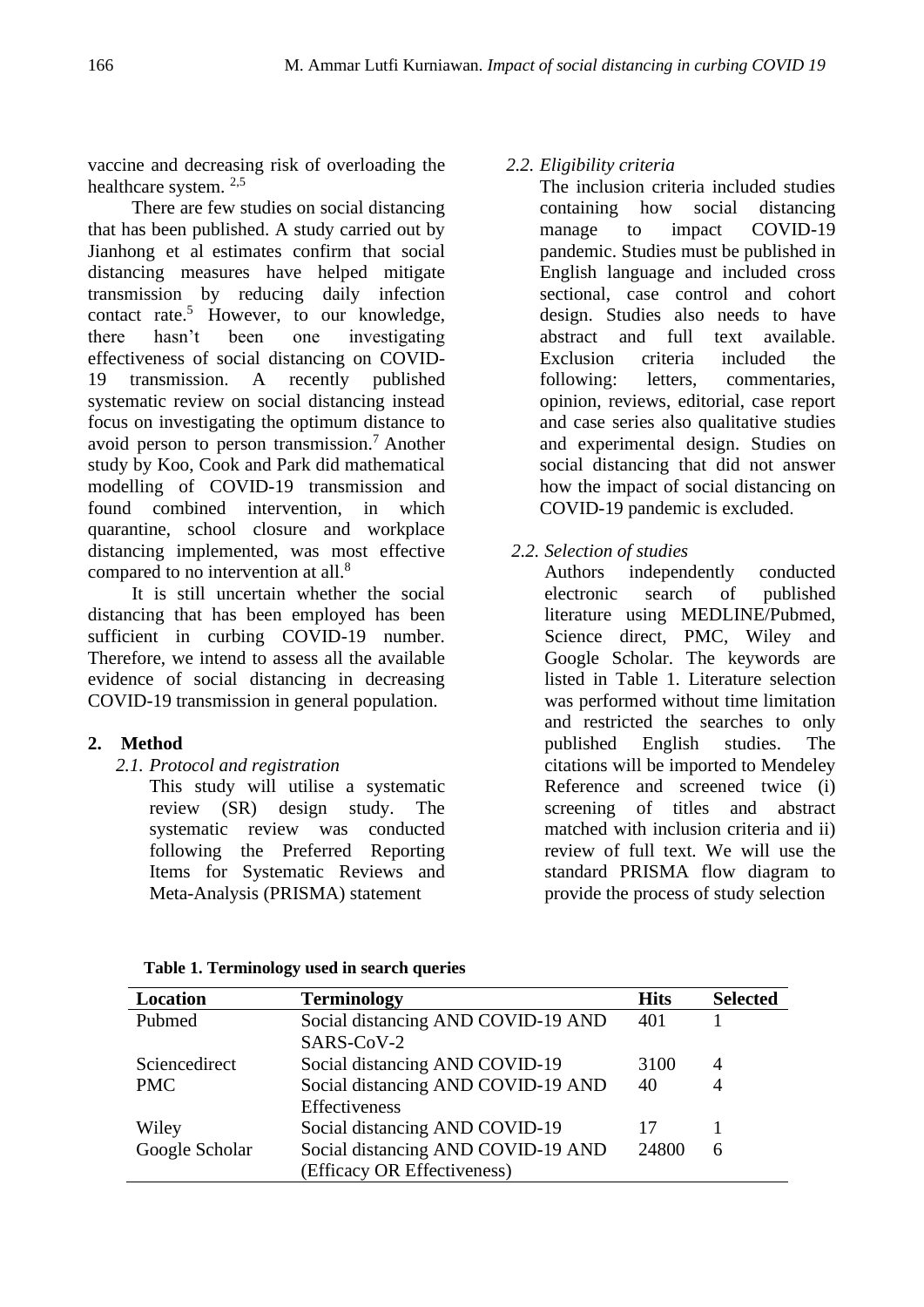

Figure 1. PRISMA 2009 Flow Diagram of search and data extraction

### *2.3. Quality assesment*

We use Joanna Briggs Institue (JBI) critical appraisal checklist to assess methodological qualities. All included studies will be asessed by reviewers (MA & LL) using standardised questions and the results will be synthesis and interpreted.

### **3. Results and Discussion**

Our search results identified 16 publications. After screening by title and abstract, a total of 8 studies matches the eligibility criteria. After reading the full text, 7 articles were decided to be included in the study. We use PRISMA flow diagram for searching and extracting data and presented on the PRISMA flow diagram (Figure 1). Social distancing is an umbrella term encompassing several strategies, including case isolation, quarantine, school closure, distance working

and contact reduction. Several studies examined the efficacy of social distancing on COVID-19 pandemic. Delen et al used the cross-national mobility trends to analyse the efficacy of social distancing and found 47% variation in COVID-19 transmission is due to change in mobility patterns from enforcing social distancing with mobility in public places such as restaurants, grocery stores, public transport being the most important determinants of transmission rate.<sup>9</sup>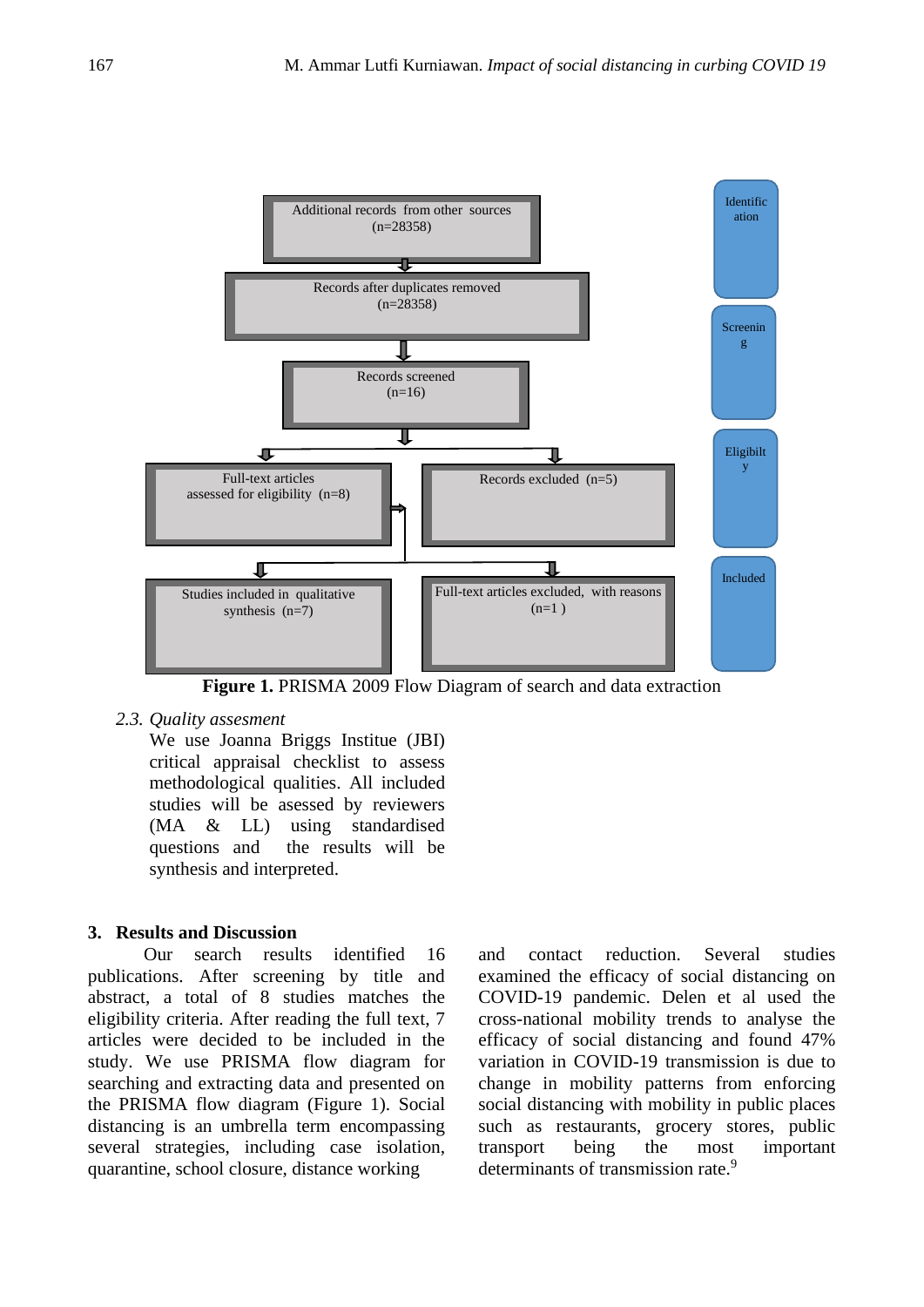168 M. Ammar Lutfi Kurniawan. *Impact of social distancing in curbing COVID 19*

| Author                         | Objective                                                                                                                                                                                                                                                                                                                                                                                                                       | Population                                                                                                                                                                                     | Design             | Instrument                                                                                                                                                                                                                                                                                                                                                                                                                                                                       | Result                                                                                                                                                                                                                                                                                                                                                                                                                                                  |
|--------------------------------|---------------------------------------------------------------------------------------------------------------------------------------------------------------------------------------------------------------------------------------------------------------------------------------------------------------------------------------------------------------------------------------------------------------------------------|------------------------------------------------------------------------------------------------------------------------------------------------------------------------------------------------|--------------------|----------------------------------------------------------------------------------------------------------------------------------------------------------------------------------------------------------------------------------------------------------------------------------------------------------------------------------------------------------------------------------------------------------------------------------------------------------------------------------|---------------------------------------------------------------------------------------------------------------------------------------------------------------------------------------------------------------------------------------------------------------------------------------------------------------------------------------------------------------------------------------------------------------------------------------------------------|
| Jianhong wu et al <sup>6</sup> | Equip local public health decision- and<br>policy-makers<br>with<br>mathematical<br>model-based<br>quantification<br>of<br>implemented public health measures<br>and estimation of the trend of COVID-<br>19 in Ontario to inform future actions<br>in terms of outbreak control and de-<br>escalation of social distancing.                                                                                                    | Data of cumulative<br>COVID-19<br>reported<br>infected<br>cases<br>in<br>Ontario, Canada, from<br>Government of<br>the<br>Canada                                                               | Cross<br>sectional | The study obtained the data of<br>cumulative reported COVID-19<br>infected cases in Ontario, Canada,<br>from the Government of Canada.<br>The data were released and analyzed<br>anonymously.                                                                                                                                                                                                                                                                                    | study<br>conclude<br>The<br>social<br>distancing measures have helped<br>mitigate ransmission by reducing<br>daily infection contact rate, but<br>disease<br>the<br>transmission<br>probability per contact remains as<br>high as 0.145 and case detection<br>rate was so low that the effective<br>reproduction number remained<br>higher than the threshold for<br>disease control until the closure<br>of non-essential business in the<br>Province. |
| Delen et al $9$                | The aim of this paper was to integrate<br>multiple transactional data sets (GPS<br>mobility data from Google and Apple<br>as well as disease statistics from the<br>Centre<br>Disease<br>European<br>for<br>Prevention and Control) to study the<br>role of social distancing policies in 26<br>countries and analyze the transmission<br>rate of the coronavirus disease<br>(COVID-19) pandemic over the course<br>of 5 weeks. | Nationwide,<br>de-<br>identified, smarphone<br>GPS data $(N=130;26$<br>countries, 5 weeks per<br>country)                                                                                      | Cross<br>sectional | Relying on the susceptible-infected-<br>recovered (SIR) model and official<br>COVID-19<br>first<br>reports,<br>we<br>calculated the weekly transmission<br>$(\beta)$ of COVID-19 in 26<br>rate<br>countries for 5 consecutive weeks.<br>Then, we integrated these data with<br>the Google and Apple mobility data<br>sets for the same time frame and<br>used a machine learning approach to<br>investigate the relationship between<br>the mobility factors and $\beta$ values. | Gradient boosted trees regression<br>analysis showed that changes in<br>mobility patterns resulting from<br>social distancing, Consistent with<br>simulation-based studies, real<br>cross-national transactional data<br>confirms the effectiveness of<br>social distancing                                                                                                                                                                             |
| Valenti et al <sup>10</sup>    | This research analyzed whether social<br>distance had an influence on the<br>outcome of expected deaths related to<br>COVID-19.                                                                                                                                                                                                                                                                                                 | Secondary data taken<br>from Worldodmeter of<br>COVID-19 mortality<br>rate in Brazil                                                                                                           | Cross<br>sectional | This is a study of mathematical<br>projection and secondary data.<br>COVID-19 mortality data, which<br>occurred in Brazil, were obtained<br>from the Worldometer<br>website<br><u>(www.worldometer.info)</u> .                                                                                                                                                                                                                                                                   | concluded<br>It<br>is<br>measures<br>promoted by the Brazilian public<br>managers contributes to the<br>reduction in approximately ten<br>thousand<br>deaths<br>related<br>to<br>COVID-19<br>in<br>the<br>current<br>pandemic scenario.                                                                                                                                                                                                                 |
| VoPham et al <sup>11</sup>     | Examined the associations between<br>statewide policies and objective<br>measures of social distancing, and<br>objective social distancing and<br>COVID-19 incidence and mortality.                                                                                                                                                                                                                                             | Nationwide,<br>de-<br>identified smartphone<br>GPS data to estimate<br>county-level<br>social<br>distancing. COVID-19<br>incidence<br>and<br>data<br>mortality<br>were<br>the<br>Johns<br>from | Cross<br>sectional | This study used nationwide, de-<br>identified smartphone GPS data to<br>estimate county-level social<br>distancing. COVID-19 incidence<br>and mortality data were from the<br>Johns Hopkins Coronavirus<br>Resource Center. Generalized linear<br>mixed models were used to estimate                                                                                                                                                                                             | Higher social<br>distancing was<br>associated with a 29% reduction<br>in COVID-19 incidence (adjusted<br>IRR 0.71; 95% CI 0.57- 0.87)<br>and a 35% reduction in COVID-<br>19 mortality (adjusted IRR 0.65;<br>95% CI 0.55-0.76)                                                                                                                                                                                                                         |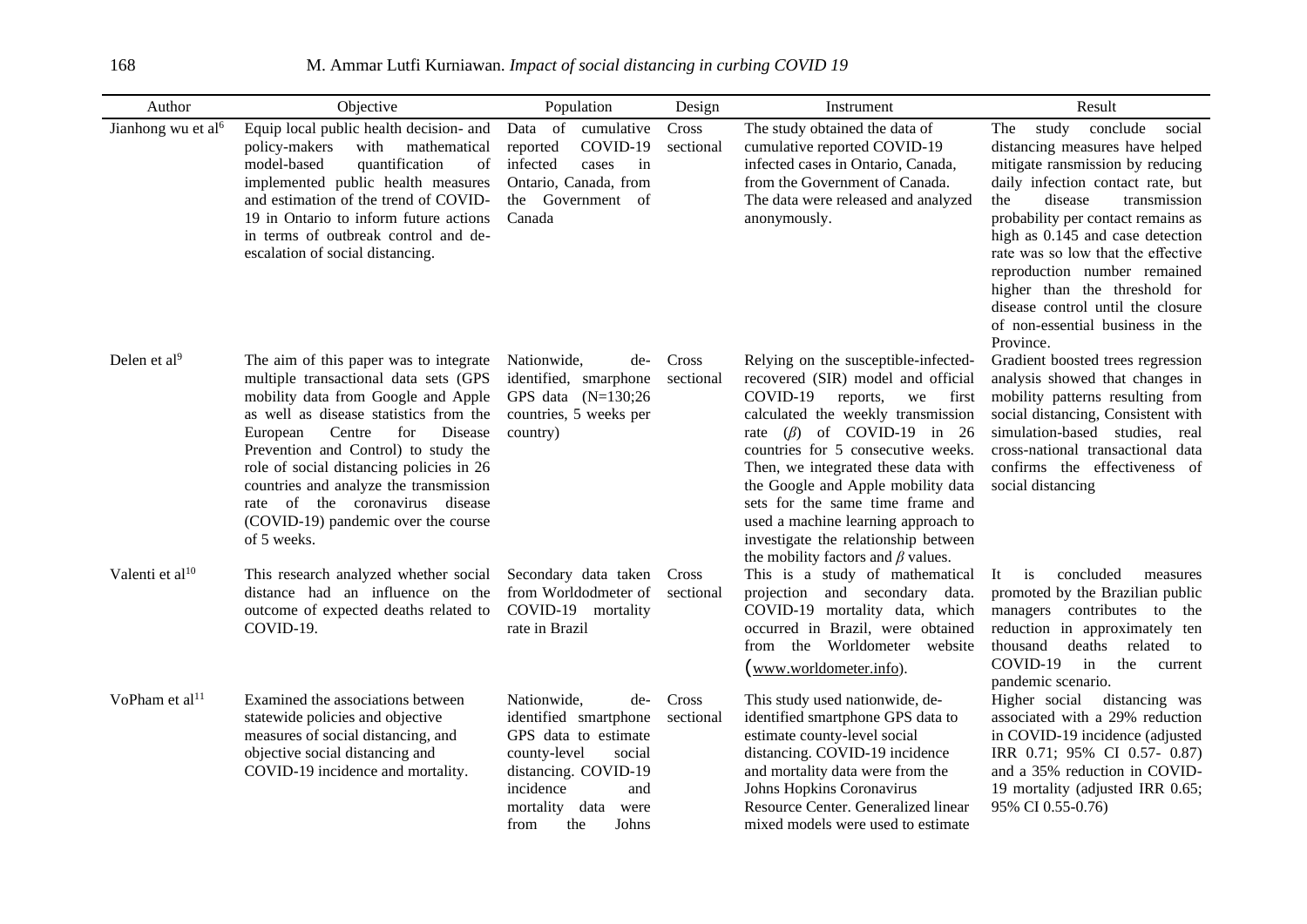|                              |                                                                                                                                                                                                                                                                                                                                                                                                                                                                                                                                                                                                                                                                                                                         | Hopkins Coronavirus<br>Resource Center.                                                                                                                                                                                                                                                                                                                                                                                       |                    | incidence rate ratios (IRRs) and 95%<br>confidence intervals (CIs) for the<br>association between objective social<br>distancing and COVID-19 incidence<br>and mortality.                                                                                                                                                                                                                                                                                                                                                                                                                                                                                                                                                                          |                                                                                                                                                                                                                                                                                                                                                                                                                                                                                                                                  |
|------------------------------|-------------------------------------------------------------------------------------------------------------------------------------------------------------------------------------------------------------------------------------------------------------------------------------------------------------------------------------------------------------------------------------------------------------------------------------------------------------------------------------------------------------------------------------------------------------------------------------------------------------------------------------------------------------------------------------------------------------------------|-------------------------------------------------------------------------------------------------------------------------------------------------------------------------------------------------------------------------------------------------------------------------------------------------------------------------------------------------------------------------------------------------------------------------------|--------------------|----------------------------------------------------------------------------------------------------------------------------------------------------------------------------------------------------------------------------------------------------------------------------------------------------------------------------------------------------------------------------------------------------------------------------------------------------------------------------------------------------------------------------------------------------------------------------------------------------------------------------------------------------------------------------------------------------------------------------------------------------|----------------------------------------------------------------------------------------------------------------------------------------------------------------------------------------------------------------------------------------------------------------------------------------------------------------------------------------------------------------------------------------------------------------------------------------------------------------------------------------------------------------------------------|
| Martin-Calvo <sup>12</sup>   | Our report contains preliminary results<br>that aim at answering the following<br>questions in relation to the spread and<br>control of the COVID-19 pandemic:<br>what is the expected impact of current<br>social distancing strategies, how long<br>should such measures need to be in<br>place, how many people will be<br>infected and at which social level, how<br>do $R(t)$ and the epidemic dynamic<br>change based on the adopted strategies,<br>what is the probability of having a<br>second outbreak, i.e., a reemergence, if<br>there is a reemergence, how much time<br>do we have to get ready, and what is<br>the best strategy to minimize the<br>current epidemic and get ready for a<br>second wave. | Mobility<br>data<br>and<br>sociodemographic<br>data from the Boston<br>area, from Cuebiq and<br>US <sub>1</sub><br>Census,<br>respectively. We use it<br>generate<br>to<br>one<br>networked<br>subpopulation<br>that<br>describes the contact<br>of<br>about<br>patterns<br>100.000 agents in the<br>Boston area during a<br>period of four months<br>and<br>three<br>layers<br>(Community,<br>Households<br>and<br>Schools). | Cross<br>sectional | This study used detailed mobility<br>data and sociodemographic data<br>from the Boston area, from Cuebiq<br>and US Census, respectively. They<br>use it to generate one networked<br>subpopulation that describes the<br>contact patterns of about 100.000<br>agents in the Boston area during a<br>period of four months and three<br>layers (Community, Households and<br>Schools). The community layer is<br>based on mobility data and measures<br>exposure of individuals happening at<br>different points of interests, from<br>to<br>work<br>restaurants<br>places:<br>households are built using census<br>data and, lastly, children belonging<br>to the same geographical location<br>are linked together to create the<br>school layer. | Social distancing strategies such<br>as school closures doesn't have<br>major imapct on controlling<br>epidemic as infection can still<br>occur household. Passive social<br>distance strategies are not enough<br>to contain the pandemic. There<br>needs to be active strategie such<br>as large scale testing, isolation<br>and contact tracing                                                                                                                                                                               |
| Tran Phuoc Bao <sup>13</sup> | This study aims to present the effect of<br>the promulgation of social distancing<br>measures on the spread of COVID-19<br>in the cases of 10 highly infected<br>countries.                                                                                                                                                                                                                                                                                                                                                                                                                                                                                                                                             | 10 countries that had<br>high level of COVID-<br>19 infection and still<br>persisting according to<br>WHO statistic.                                                                                                                                                                                                                                                                                                          | Cross<br>sectional | The authors of this study focus on<br>the statistics of the COVID-19<br>confirmed-cases and deaths in 10<br>highly infected countries, including<br>The U.S., Spain, Italy, The U.K.,<br>France, Germany, Russia, Turkey,<br>Iran and China, and the response to<br>the pandemic of these countries in<br>the period from January 11 to May<br>2, 2020. The relationships between<br>the social distancing measures and<br>the statistics of COVID-19<br>confirmed-cases and deaths were<br>analyzed in order to elucidate the<br>effectiveness of the social distancing<br>measures on the spread of COVID-                                                                                                                                       | 4<br>weeks<br>It<br>took<br>since<br>promulgation of highest level of<br>social distancing till number of<br>daily cases begin to decrease. It<br>took Iran and Turkey only one<br>week<br>since the highest level of the<br>social distancing measures were<br>promulgated<br>until the number of<br>daily<br>confirmed-cases<br>started<br>to<br>decrease. The number of weeks<br>before observable recovery in<br>Germany, France, Spain, China<br>and Italy were 1.5, 2, 2.5, 2.5 and<br>3.5 respectively. eanwhile, it took |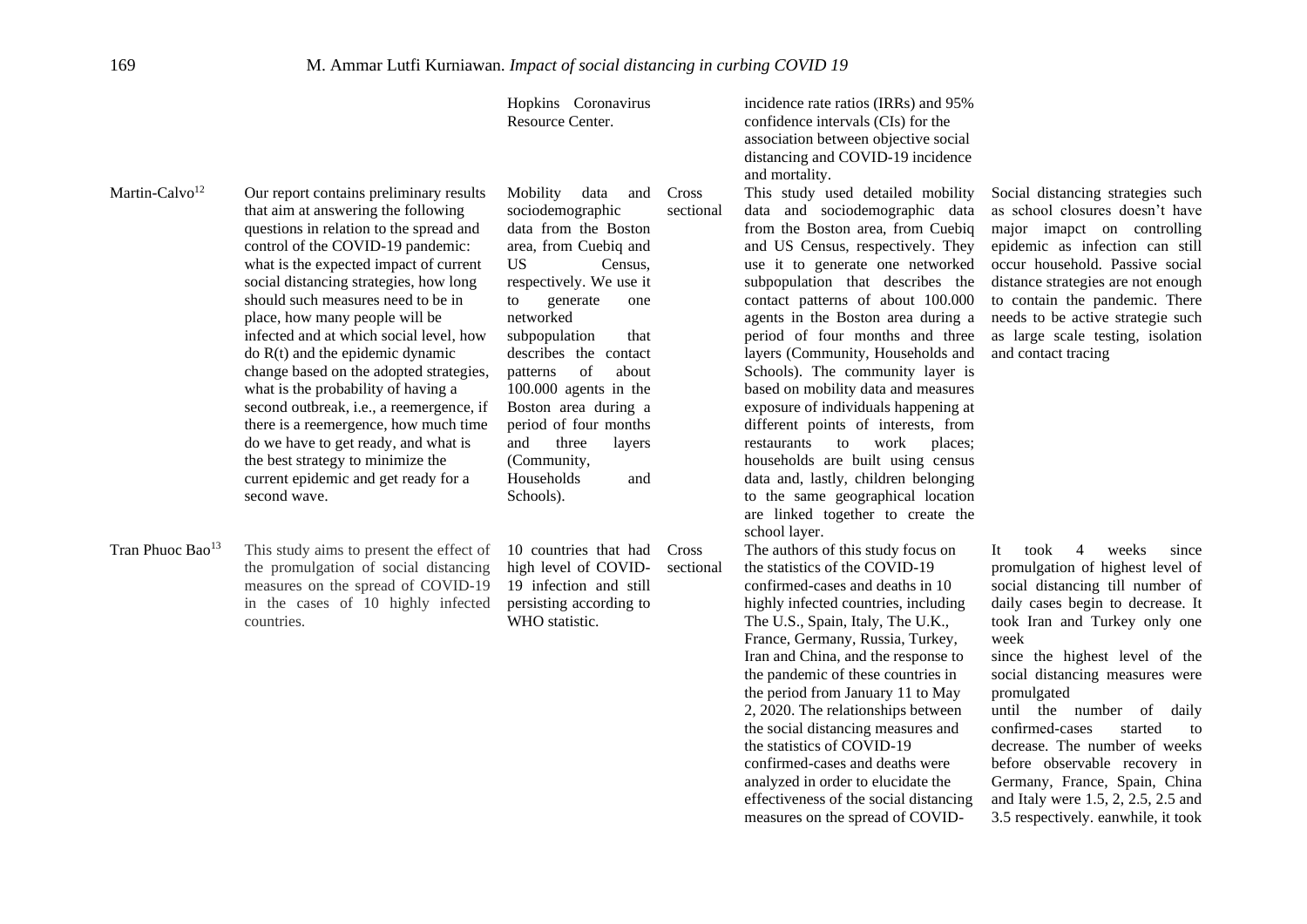19 in 10 highly infected countries. The U.K. and The U.S. about 4 weeks since the highest level of the social distancing measures were promulgated until the number of daily confirmed-cases started to stop rising.

> Holding the amount of voluntary social distancing constant, these results imply that there would have been ten times greater spread of COVID-19 by April 27 without shelter-in-place orders (ten million cases) and more than thirtyfive times greater spread without any of the four measures (thirty-five million cases).

| Courtemanche et<br>al <sup>14</sup> | State and local governments imposed<br>social distancing measures in March<br>and April 2020 to contain the spread of<br>the novel coronavirus disease<br>(COVID-19). These measures included<br>bans on large social gatherings; school<br>closures; closures of entertainment<br>venues, gyms, bars, and restaurant<br>dining areas; and shelter-in-place<br>orders. This study evaluated the impact<br>of these measures on the growth rate of<br>confirmed COVID-19 cases across US<br>counties between March 1, 2020, and<br>April 27, 2020. | US counties | Cross<br>sectional | The unit of observation was daily<br>US counties or county equivalents.<br>Although there are 3,142 US<br>counties, official COVID-19 records<br>report New York City as a whole<br>instead of dividing it into five<br>counties, reducing this number to<br>3,138. Their data set tracked<br>counties over the course of fifty-<br>eight days from March 1, 2020, to<br>April 27, 2020, leading to a sample<br>size of 182,004. They chose March<br>1 as the start date because no new<br>cases were reported in the entire US<br>on most days in January and<br>February. They chose the April 27<br>end date to coincide with the first<br>removal of one of the four types of<br>restrictions they analyzed (the<br>reopening of restaurants and other<br>entertainment facilities in<br>Georgia). Each county observation<br>was weighted by population, using<br>2018 estimates from the Department<br>of Agriculture's Economic Research<br>Service. |
|-------------------------------------|---------------------------------------------------------------------------------------------------------------------------------------------------------------------------------------------------------------------------------------------------------------------------------------------------------------------------------------------------------------------------------------------------------------------------------------------------------------------------------------------------------------------------------------------------|-------------|--------------------|-------------------------------------------------------------------------------------------------------------------------------------------------------------------------------------------------------------------------------------------------------------------------------------------------------------------------------------------------------------------------------------------------------------------------------------------------------------------------------------------------------------------------------------------------------------------------------------------------------------------------------------------------------------------------------------------------------------------------------------------------------------------------------------------------------------------------------------------------------------------------------------------------------------------------------------------------------------|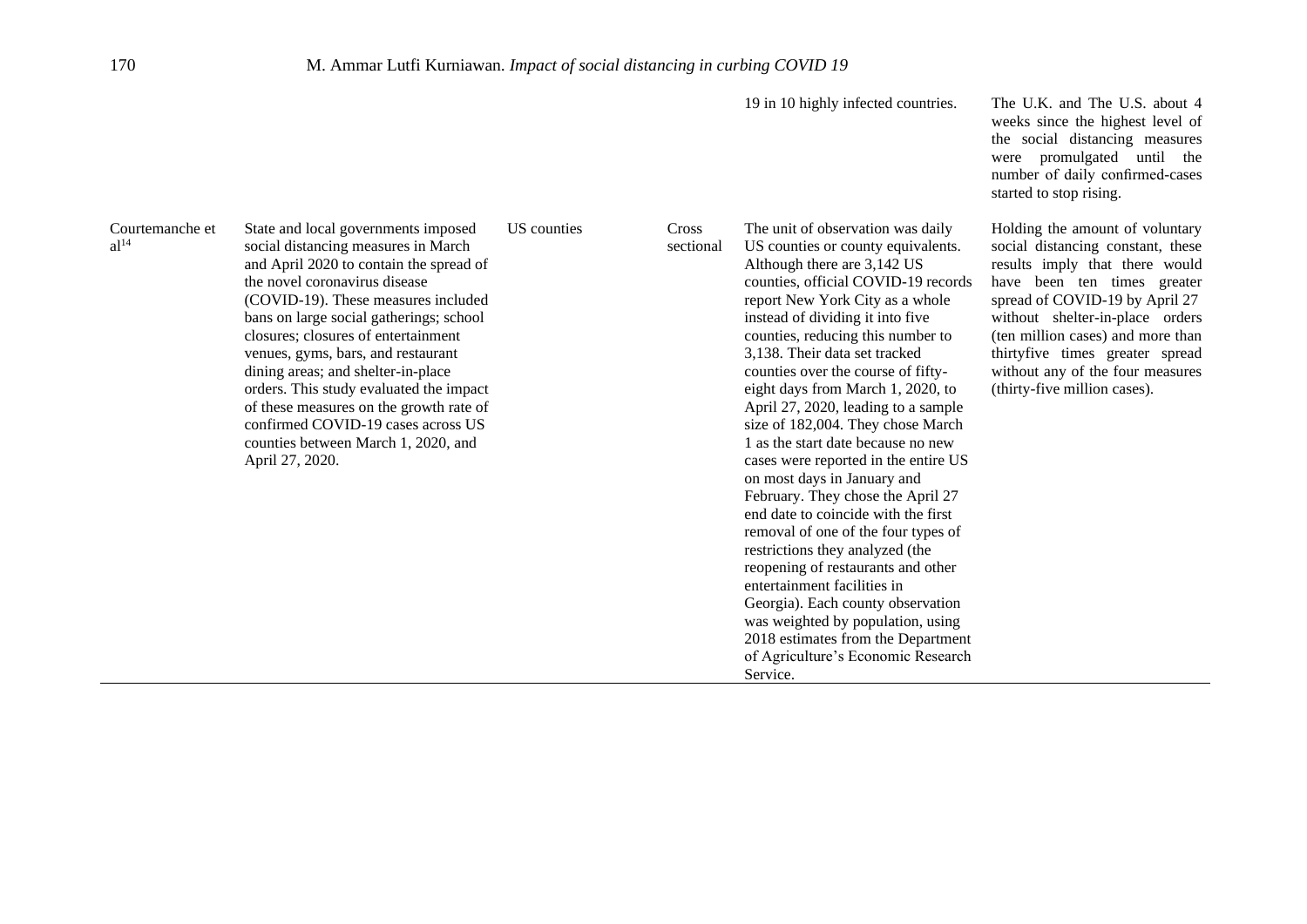However, the studies have a fairly small sample size for the limitation of the studies. Similarly, Valenti et al found in the mathematical model made to predict effects of social distancing on estimated death in Brazil, it was predicted that on May 24 there would be 32,825 total number of deaths related to COVID-19 compared to actual numbers  $22,965$ .<sup>10</sup> This suggest social distancing has curb down the number and saved approximately 10 thousand of Brazilian lives. Another studies by Jianhong Wu found reproduction number estimate decreasing during time interval from 3.25 to 2.97 to 2.84 indicating a gradually efficacy of interventions adopted.<sup>6</sup> The study also predicted the number of cumulative confirmed cases per 7 April to be 6132 (95% CI 4250-8000) and could be reduced further by decreasing contact rates further by 90%. Study by VoPham et al on association of social distancing and COVID-19 incidence found higher social distancing was associated with 29% reduction of COVID-19 incidence (adjusterd IRR 0.71;95% CI (0,57- 0,87) and 35% reduction of COVID-19 mortality (adjusted IRR 0,65; 95% CI 0,55-  $0.76$ .<sup>11</sup>

Contrary to the previous studies, Martin Calvo found social distancing strategies doesn't effectively controlled the epidemic as infection can still occur somewhere else, for example in household.<sup>12</sup> Therefore, passive social distancing is not enough to drag down the number, there needs to be large scale testing, isolation and contact tracing. Tran Phuoc Bao found social distancing has worked on 10 countries although the effect showed after 1-4 weeks.<sup>13</sup> Courthemanche argued without social distancing being issued, there would be 10 times greater the number of COVID-19 infection and more than 35 times spread.<sup>14</sup>

COVID-19 arguably has changed the way the world works. Social distancing is one of the major policies implemented for long-term behavioural adjustment in managing COVID-19 pandemic. Due to the risk carried by the virus, every individual of a community needs to protect the vulnerable groups such as comorbid group, homeless, etc to decrease transmission of COVID-19.

Social distancing is the method to minimize crowd interaction and therefore decrease the spread of a disease within people.<sup>15</sup> COVID-19 outbreak isn't the first time social distancing has been implemented. Previous occurrence includes 1918 influenza pandemic in which, 50-100 million deaths were reported worldwide. Although official social distancing order hadn't been issued, the crowd initiate social distancing on their own that made it possible to decrease mortality of the outbreak.<sup>16</sup>

The potential limitation of our systematic review is majorities of the studies assessing effectiveness of social distancing is done via simulations and use estimated parameters to predict the number of cases averted after the implementation. This should be interpreted with caution as the number is subject to high level of uncertainty that's difficult to quantify. Another possible limitation would be some studies had small sample size which may impact generalization.

## **4. Conclusion**

In conclusion, social distancing is one of the major policies implemented for long-term behavioural adjustment in managing COVID-19 pandemic. Passive social distancing is not enough to drag down the number, there needs to be large scale testing, isolation and contact tracing. However, we believe we have illuminated the impact of social distancing on COVID-19 pandemic and add to the available literature the basis of social distancing in reducing transmission of COVID-19.